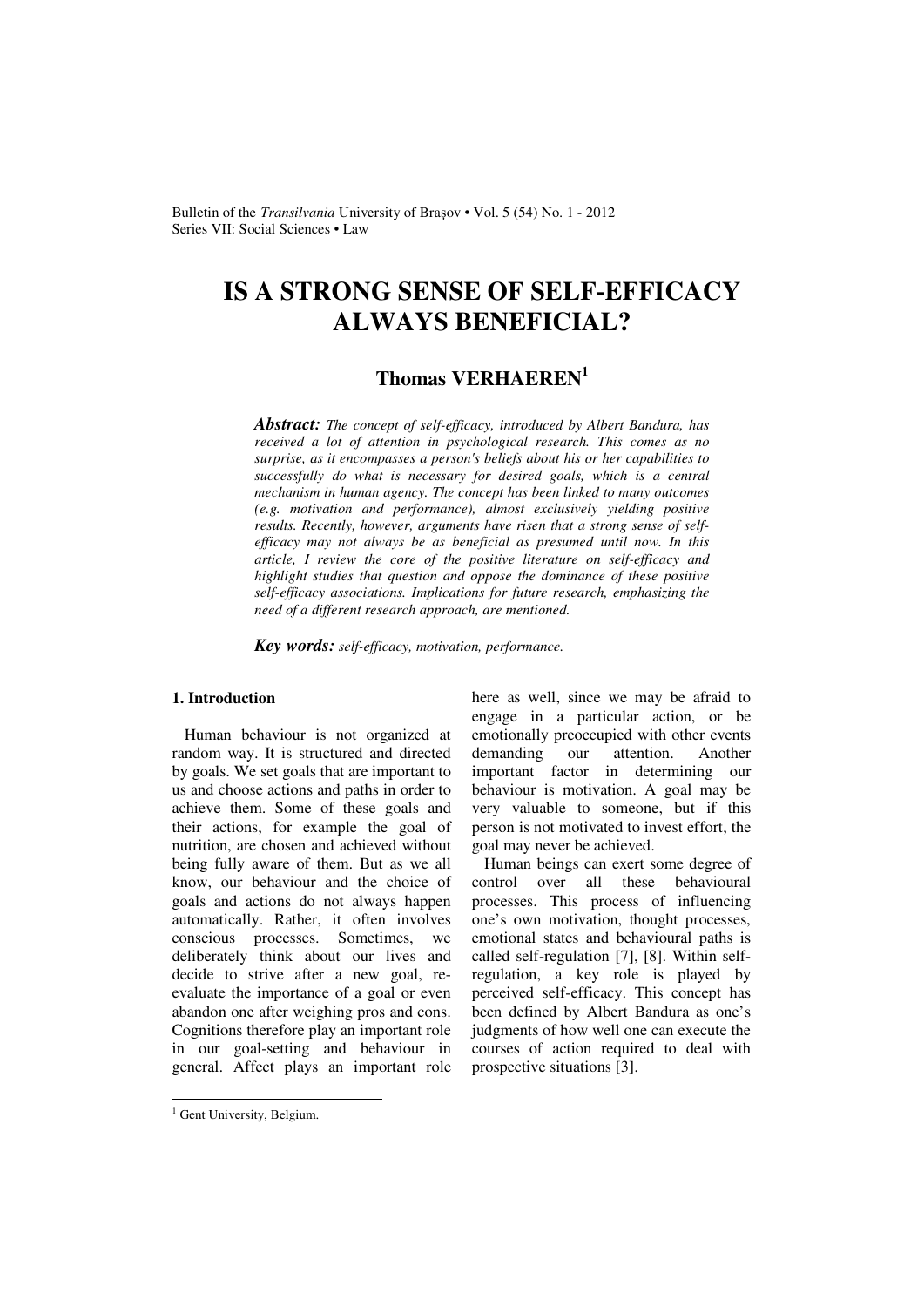As Bandura [5] says, a major function of thought is to enable us to predict the occurrence of events (e.g. the achievement of a goal) and to create means of controlling the events that affect our daily lives (e.g. the actions we execute in order to achieve our goals). Therefore, people also have the ability to form themselves expectancies about the probability of achieving a particular outcome. If the estimated probability of achieving the outcome is expected to be low, there is little incentive to invest effort in striving after it. One of the factors that decreases this probability is of course a lack of beliefs in one's ability to do what is necessary for a particular outcome. Relating to this, Bandura [5] refers to research showing that many activities are not pursued if people doubt whether they can do what it takes to succeed, even though these activities may guarantee valuable outcomes if performed well [11], [12], [33].

To summarize Bandura's self-efficacy theory: high expectations of one's selfefficacy for a particular behavior or situation will lead a person to approach the behaviour or situation, perform better at it and show more persistence when confronted with obstacles, while low expectations on the other hand will likely cause someone to avoid a situation, perform worse at it and show less or no persistence at all in the face of adversity.

Thus it is clear that beliefs of selfefficacy are some of the main determinants of human behaviour. Individuals are less likely to engage in tasks when they are doubtful about their abilities to complete the tasks. On the other hand, a strong belief in one's abilities to meet the requirements for successful task or goal achievement gives individuals an incentive to work towards them. Self-efficacy thus becomes a critical factor in directing the lives of humans.

#### **2. Self-efficacy, performance and motivation**

The pioneering work on the concept of self-efficacy was done by Bandura [2-6]. Individuals with a snake phobia received treatments to increase their self-efficacy in dealing with situations involving snakes. Results showed that participants who perceived themselves as more able to overcome their fears after the treatment, indeed showed less fearful behaviour. Since this finding, the utility of the concept of self-efficacy in describing and predicting behaviour has been demonstrated in various domains of human behaviour.

#### **2.1. Positive perspective**

Bandura's preliminary finding showing a beneficial effect of high self-efficacy inspired the majority of the following research to investigate the topic of personal efficacy beliefs from a positive perspective. According to this view, a strong sense of self-efficacy is beneficial to our behaviour, and more specific to performance and motivation. Within the positive perspective, many beneficial effects of highly selfefficacious judgments were found in areas ranging from clinical to athletic and organizational functioning [2]. The emphasis of the research on this construct has been on the positive consequences of a strong sense of self-efficacy. One of the main focuses of this positive perspective is that self-efficacy not only enhances motivation but also performance, and that performance attainments positively influence one's self-efficacy judgments, thus creating a reciprocal relationship [3].

In a longitudinal study [1], occupational self-efficacy was measured after graduation, three years later and seven years later. One of the results was a positive impact of self-efficacy measured after graduation on career satisfaction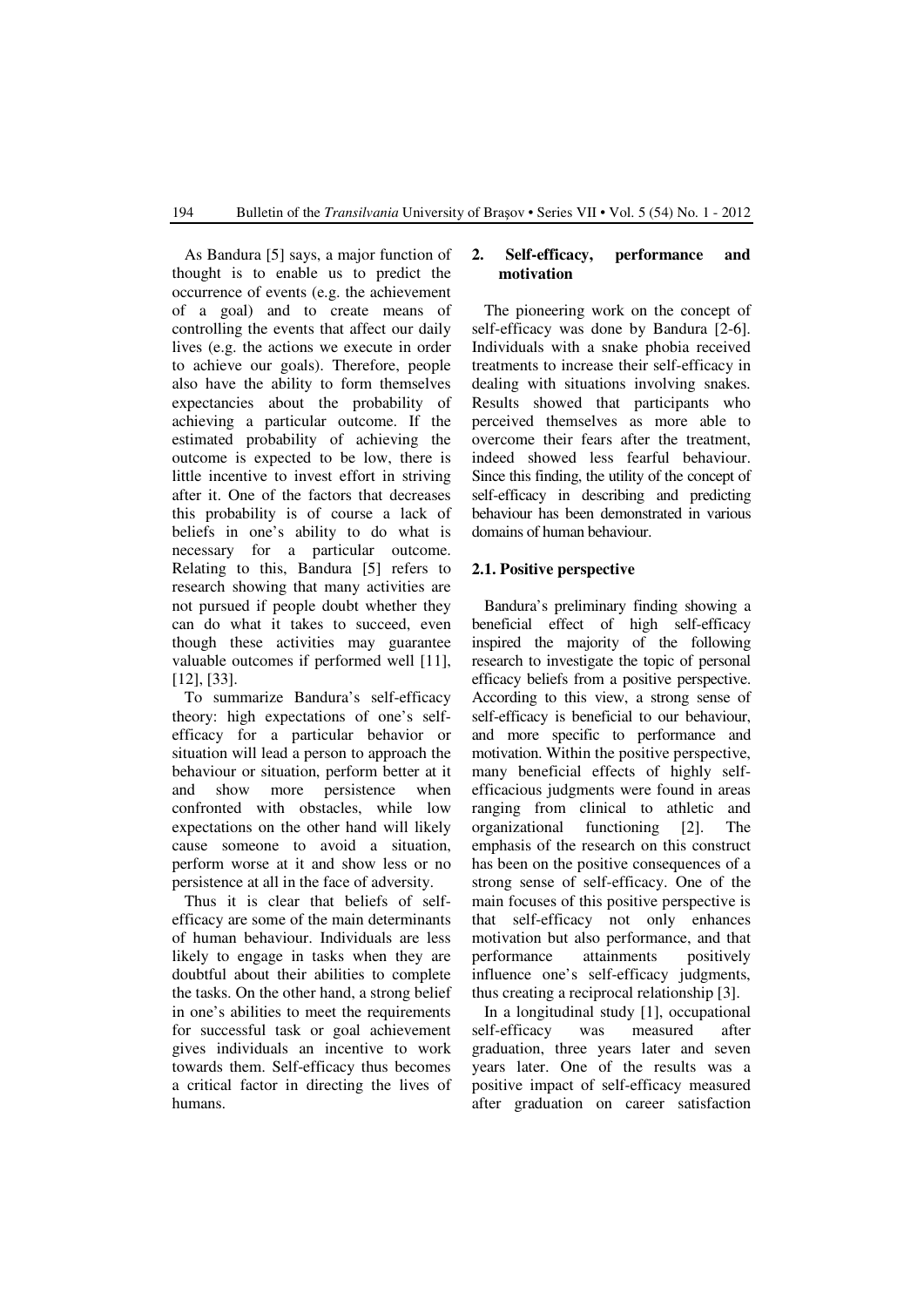seven years later. Betz and Hackett [13] refer to studies reviewing 15 years of literature about self-efficacy and careerrelated behaviour (Hackett & Lent, 1992; Lent, Brown, & Hackett, 1994), that strongly support the role of career selfefficacy as a predictor of educational and career preferences, academic performance, and persistence in the pursuit of desired career options [20]. For example, the metaanalysis by Lent, Brown and Hackett (1994) showed that self-efficacy is positively related to people's outcome expectations, interests, choices, ability and performance within a career context.

Further positive influences of selfefficacy are found on skill acquisition [19] and burn-out [16]. The concept is also related to managerial performance [34]. In a longitudinal field study [25], initial selfefficacy of newcomers in an organization measured at their entry, was positively correlated with ability to cope with problems 6 months later and job performance 10 months later, as judged by their supervisors.

Bandura and Locke [10] provide another overview of evidence from various empirical settings and methodological strategies in support of Bandura's theory that self-efficacy relates positively to motivation and performance. Among this evidence are two meta-analyses that show a significant positive correlation between work-related performance and self-efficacy [24], [28]. Reviewing 114 laboratory as well as field studies concerning this relationship, Stajkovic and Luthans found a positive correlation,  $G(r+) = .38$ . Supported by this corroborative finding, these authors hoped to shift the focus from the question of whether self-efficacy is related to performance, to more specific questions regarding the nature of this relationship.

#### **2.2. Negative perspective**

In a series of studies, Jeffrey Vancouver addresses the issue of focusing on the nature of the relationship between selfefficacy and performance, as suggested by Stajkovic and Luthans [28]. However, this author examines this relation from a different perspective. He challenges the rather one-way view of self-efficacy as a beneficial construct, and argues that oftenignored aspects of self-regulation theories suggest that self-efficacy may decrease, instead of increase, the amount of resources allocated to performance [29].

In accordance with the majority of the existing literature, Vancouver agrees that there is a positive influence of performance on self-efficacy, because successful past performance enhances personal efficacy beliefs. He also recognizes that higher selfefficacy leads to higher goal setting. Therefore, he acknowledges that a strong personal sense of efficacy can play an important and beneficial role in behaviour.

On the other hand however, Vancouver also claims that self-efficacy could have no or even a negative effect on performance. Based on control theory [22], he states that when someone has to allocate resources towards achieving or maintaining some level of performance, the perception of how much effort is required may be derived from past performance levels. A strong sense of self-efficacy may lead to a biased, more positive inferred level of performance, especially when the level of self-efficacy is inflated. In turn, these results in perceptions about required efforts that underestimate the situation, as well as in lower resources applied as compared to when these inferences are made when someone is not feeling very self-efficacious.

Another way to think of this is as follows: according to Carver & Scheier [15], people move towards goals by reducing the discrepancies between reference values (the goals that drive people at a given moment) and their present states (the actual state of their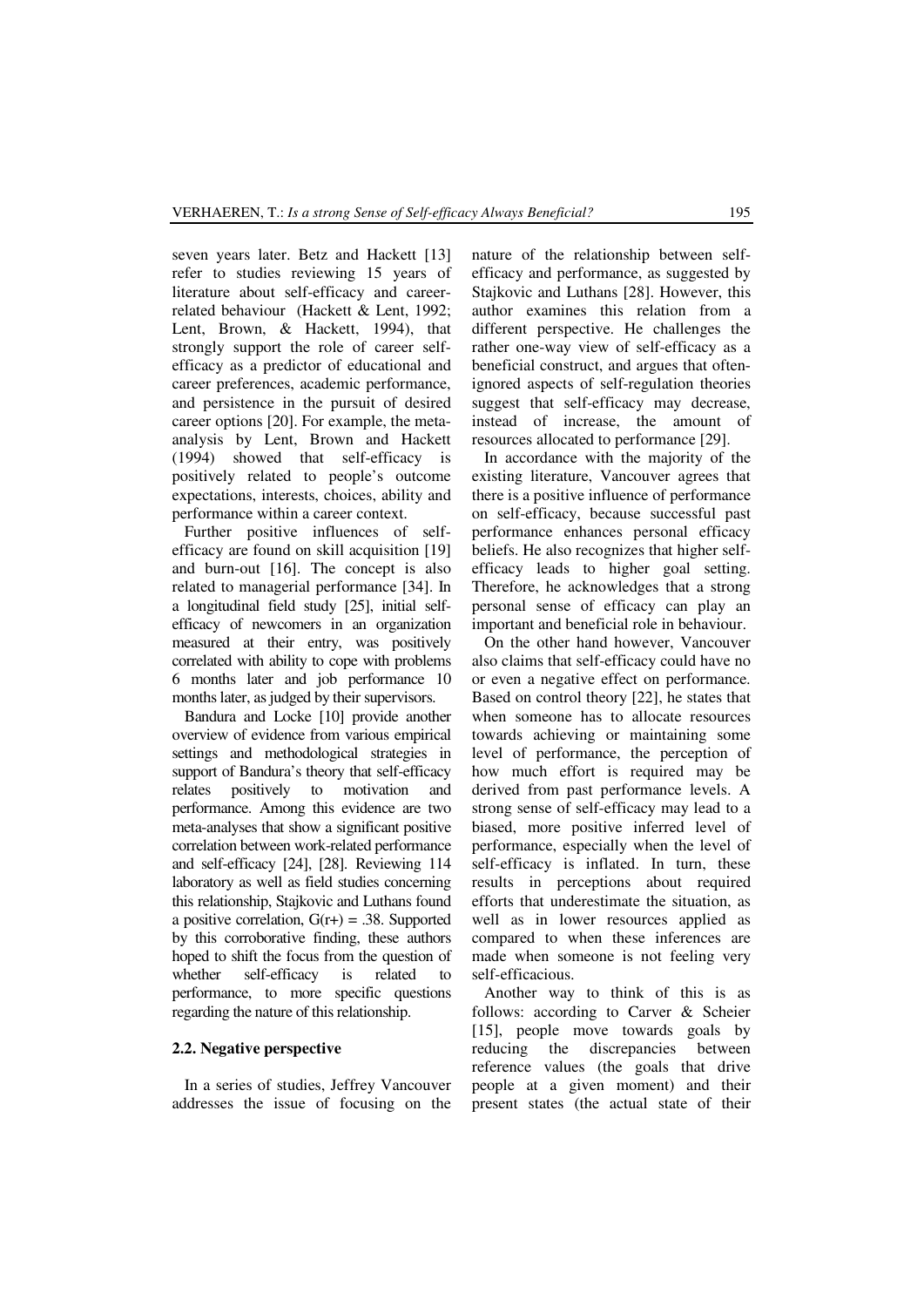behaviour). Individuals with generally strong beliefs in their efficacy are likely to have a history of successful attainments which enables them to feel that efficacious remember the positive relationship between past performance and selfefficacy. When deciding on how much resources they need to invest to achieve a pursued goal, they may rely too much on this general sense of being able to deal with situations. It is possible that this leads individuals with high self-efficacy to overestimate themselves and to underestimate tasks and their requirements. Moreover, the current goal could bring about a more complex and demanding situation than past ones. In other words, these individuals risk underestimating the discrepancy between their present state and the reference value that is directing their behaviour, and in doing so, allocate too few resources for a particular goal. As a consequence, people with a strong sense of efficacy can become too confident in such a way that they do not do what has to be done, resulting in a substandard performance.

Following this thought, it makes sense to assume that self-efficacy may not always have a beneficial effect on subsequent performance. But then how can we explain the dominance of positive effects of selfefficacy found in the literature? Vancouver attributes this to the use of betweenpersons, correlational designs in most of these studies. These designs may hide the true processes occurring within the individual over time. The multiply replicated relationship between selfefficacy may be positive due to the fact that the positive relationship of past performance with self-efficacy is stronger than the association between self-efficacy and subsequent performance, and also that past research has not attempted to discriminate between these two effects.

To test this idea of methodological biases as underlying the effects of self-efficacy, Vancouver and his colleagues [29] examined the relationship at a withinperson, across-time level of analysis. They instructed 56 undergraduate students to play a computerized Mastermind game 10 times, in which they had to determine the colour and position of four pegs in a row. The participants had 10 (2 practice and 8 experimental) trials per game to make guesses about the correct position/colour solution, based on the feedback they received regarding previous guesses. Performance (the row on which the solution was found) was measured at every game, and self-efficacy and personal goals beginning after the second practice trial.

In line with previous research, they hypothesized and found a significant positive relationship between on the one hand past performance and on the other self-efficacy and personal goals. In contrast with most of the previous research, they also predicted a negative within-person effect of past performance, personal goals and selfefficacy on future performance. The results supported their prediction, although past performance only had a marginally significant effect on future performance. To summarize, they found that whereas an individual's past performance positively related to subsequent self-efficacy, selfefficacy negatively related to subsequent performance. A second study of the same article replicated this finding, giving reason to believe that high self-efficacy judgments also produce 'something like complacent self-assurance that undermines motivation to adversely affects a person's performance across time' [29]. So whereas the majority of the research regarding selfefficacy has been conducted hypothesizing and finding positive effects on performance, which supports a positive perspective (high self-efficacy beliefs lead to high motivation), Vancouver provides evidence for a negative perspective as well.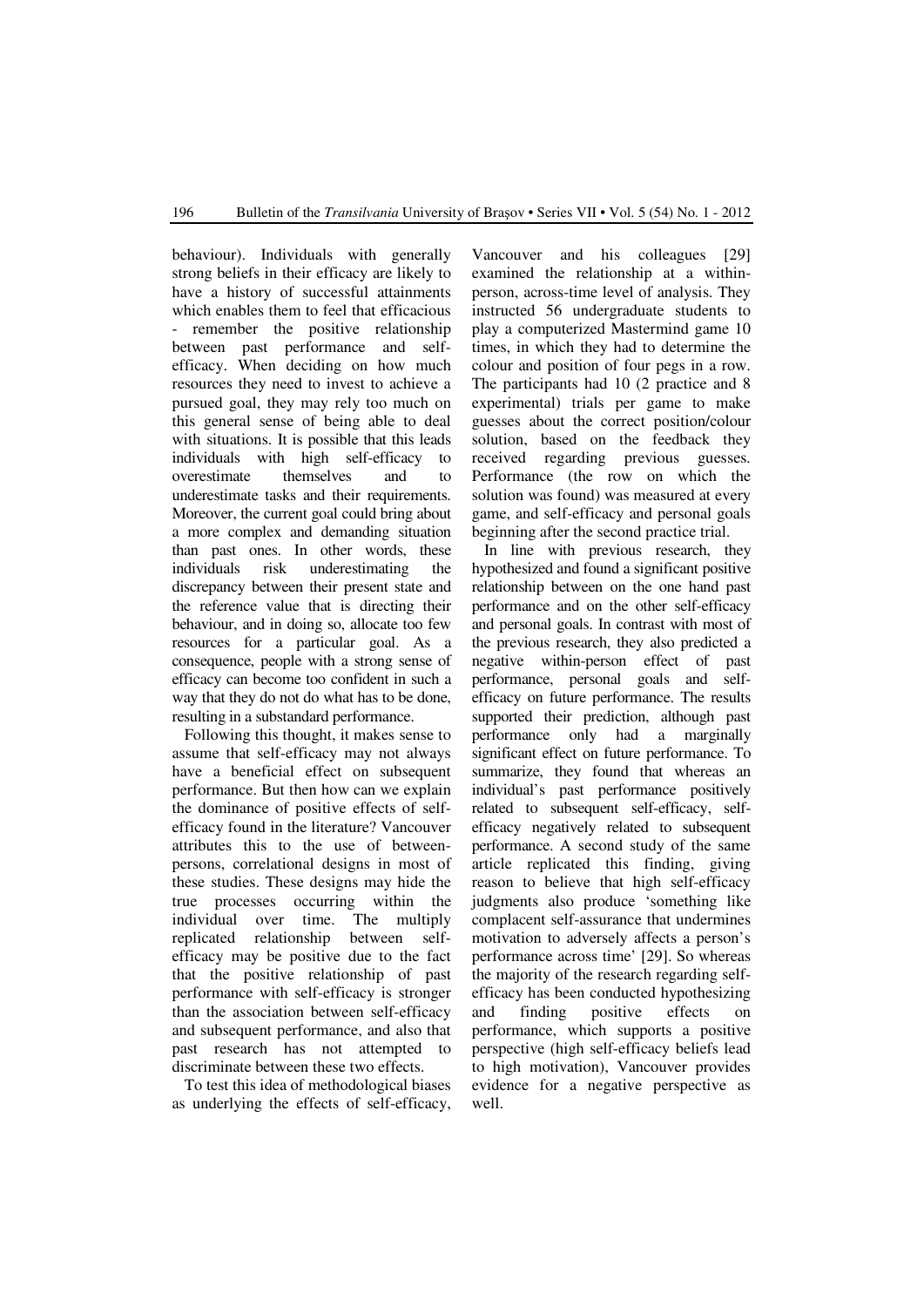Vancouver found more evidence for this negative perspective. In the two previously mentioned studies, self-efficacy was not manipulated. However, in a next study [34] self-efficacy judgments of an experimental group playing the same Mastermind game were artificially increased by adjusting the correct solution to their guess at certain trials. The results indicated that inducing high feelings of self-efficacy before a certain trial, led to a decrease in performance on that trial. This manipulation allows us to affirm the causal role of self-efficacy in predicting performance.

In another study from the same publication, Vancouver and colleagues [34] attempted to discover more about the process underlying this negative effect. They found that participants' confidence was inflated by self-efficacy and that selfefficacy led to a higher likelihood of committing errors. The authors' committing errors. The authors' explanation is that highly self-efficacious participants reached the moment on which they felt confident about thinking through the received feedback quicker than those with low self-efficacy, resulting in overconfidence and more errors. This explanation is also in line with Powers' [26] and Carver and Scheier's [16] thinking about resource allocation and discrepancy reduction. Both positions have in common that high feelings of selfefficacy may influence how people think about the efforts they need to spend to successfully perform a task.

Vancouver's studies [33], [34] provide new insight in the self-efficacyperformance relationship. However, the use of the Mastermind games in these studies has been criticized [10]. It is possible that the obtained results are caused by the characteristics of the specific task that was used in these studies. So in order to verify if these findings are generalizable to other performance and/or motivation contexts, they need to be

replicated in studies with different task settings. Vancouver himself, together with Kendall [31], addressed this issue in a study about students preparing for exams. Given Vancouver's proposition of an unfavourable influence (at least sometimes) of self-efficacy on behaviour, the authors hypothesized a negative relationship between self-efficacy and motivation. Motivation was conceptualized as resource allocation (by planned study time). The results indicated a positive relation between self-efficacy and performance at the between-persons level, but also a negative relation at the withinperson level between self-efficacy on the one hand and performance and motivation on the other. This means that as selfefficacy within a participant increased, the resources allocated (motivation) decreased, as well as their exam performance, once again providing support for a negative influence of high self-efficacy. Individuals with high self-efficacy have also been shown to spend less time practicing a recently learned task than those with low self-efficacy [18].

To summarize, there is no conclusive evidence for the claim [4], [9] of a reciprocal relationship where better performance leads to higher self-efficacy, which in turn enhances future performance. From the results presented above, it only seems safe to say that the former part is true (successful performance in the past enhances feelings of efficacy). Vancouver's studies showed that a stronger sense of self-efficacy does not guarantee a better performance.

Other studies conducted independently from Vancouver and using different task settings have also failed to find the positive relation between self-efficacy and subsequent performance [23]. Another study showed that self-efficacy was positively related to subsequent attainments when prior performance was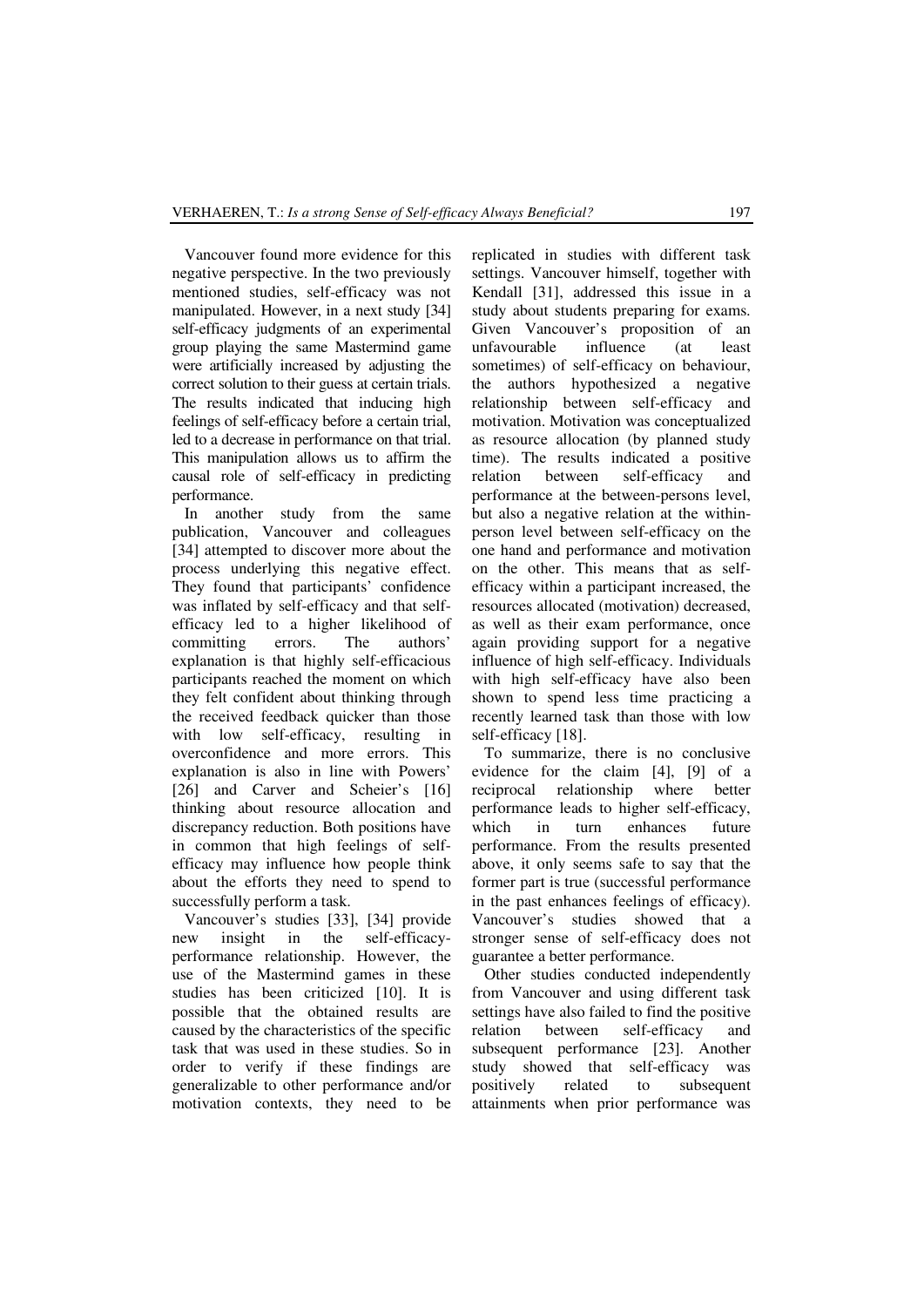poor or substandard, as opposed to having negative effects on performance following more successful attainments [27]. Vancouver may thus have been right when he pointed to the role of complacency as a potentially critical factor in this discussion [30]. According to the control theory [22], self-efficacy influences performance expectations, which in turn are used to anticipate discrepancies from performance goals and hence resources needed [31]. So stronger beliefs in one's personal efficacy may prevent individuals from engaging in actions that are necessary for successful performance, because as a consequence of their confidence, they may feel like they do not have to invest more effort.

However, a recent study [26] in which private stock investors had to make investment decisions based on simulated market and stock conditions, showed that in a realistic, complex and dynamic task environment, participants' self-efficacy was positively related (at a within-person level) with performance, as well as with the actual and devoted time participants spent on the task.

## **3. Conclusion and implications**

It is clear that more research is needed to clarify in which conditions and circumstances a strong sense of selfefficacy has beneficial or rather detrimental effects on motivation and performance. Concerning these two outcomes, it has to be clearly defined how they are exactly conceptualized when subjecting them to research. E.g. in the case of motivation: is it merely resource allocation? Planned or actual resources allocated or both? Or also persistence in motivation? Intensity? And concerning performance, attention must be paid to the task context. Does the task involve rather performing skills that are already known? Or is the performance criteria rather the successful acquisition of skills? It is likely that the influence of a strong sense of selfefficacy can be more negative in learning contexts than in tasks where one can rely on skills one already knows. Also, while Bandura's pioneering findings originated from clinically oriented research, Vancouver's studies are situated in academic contexts.

Furthermore, a distinction has to be made between general self-efficacy and specific self-efficacy. A general feeling of self-efficacy could have more detrimental effects in certain performance or motivation contexts than an efficacious feeling that is restricted to only one aspect of one's job. Related to this, Osipow and Temple [21] have developed a taskspecific occupational self-efficacy scale, which can be used to discriminate between self-efficacy judgments about different aspects of one's occupation.

Vancouver, More and Yoder [32] remarked that previous research has examined the relationship between selfefficacy and performance/motivation from a rather simplistic point of view, only allowing for basic, usually linear relationships and thus hiding other possible relations. In their article they reintroduce, inspired by Kukla (1972), a discontinuous, non-monotonic model to represent the relationship between self-efficacy and motivation. Carver and Scheier [15] integrated this model in their selfregulation theory. The authors propose that individuals use their self-efficacy beliefs to determine how many resources are needed to achieve a goal. If the anticipated amount of resources exceeds some threshold, the individual will choose not to engage in the goal. The moment one decides to engage is represented by the point of discontinuity in the model. From that moment on however, the relationship will be negative, in the sense that less resources will be allocated with higher self-efficacy. This is where the non-monotonicity of the model comes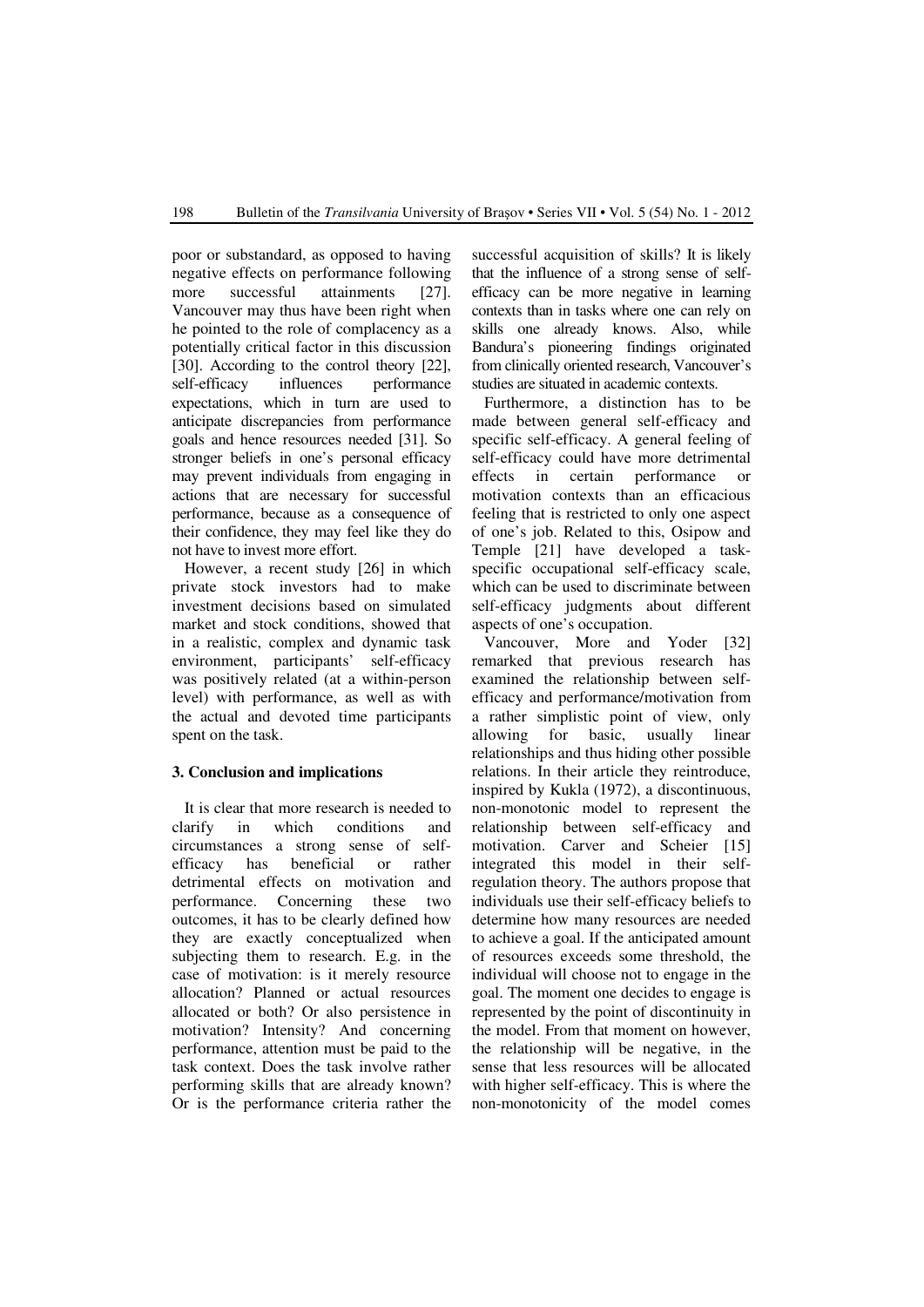from. Besides taking into account different possibilities for the representation of the relationships, the design of future research could also be varied. Here I would like to refer to the potential of the experience sampling method, developed by Larson & Csikszentmihalyi [17]. This involves the immediate measurement of participants' experiences at given times, allowing for accurate and direct data [14]. This kind of research abandons simple correlational research and analyses relationships at different times within a certain interval, which can provide a more detailed and accurate image of how the variables under examination influence each other.

#### **References**

- 1. Abele, A.E., Spurk, D.: *The longitudinal impact of self-efficacy and career goals on objective and subjective career success.* In: Journal of Vocational Behavior **74** (2009), p. 53-62.
- 2. Bandura, A.: *Self-efficacy: toward a unifying theory of behavioral change.* In: Psychological Review **84** (1977), p. 191-215.
- 3. Bandura, A.: *Self-efficacy mechanism in human agency.* In: American Psychologist **37** (1982), p. 122-147.
- 4. Bandura, A.: *Social foundations of thought and action.* Englewood Cliffs, NJ. Prentice Hall, 1986.
- 5. Bandura, A.: *Human agency in social cognitive theory.* In: American Psychologist **44** (1989), p. 1175-1184.
- 6. Bandura, A.: *Social cognitive theory of self-regulation.* In: Organizational Behavior and Human Decision Processes **50** (1991), p. 248–287.
- 7. Bandura, A., Jourden, F.: *Selfregulatory mechanisms governing social comparison effects on complex decision-making.* In: Journal of Personality and Social Psychology **60** (1991), p. 941–951.
- 8. Bandura, A.: *Self-efficacy.* In: *Encyclopedia of human behaviour,* V. S. Ramachaudran (Ed.). Academic Press, New York, 1994, p. 71-81.
- 9. Bandura, A.: *Self-efficacy: the exercise of control.* New York. Freeman, 1997.
- 10. Bandura, A., Locke, E.A.: *Negative self-efficacy and goal effects revisited.* In: Journal of Applied Psychology **88** (2003), p. 87–99.
- 11. Beck, K. H., Lund, A.: *The effects of health threat seriousness and personal efficacy upon intentions and behaviour.* In: Journal of Applied Social Psychology **11** (1981), p. 401-415.
- 12. Betz, N.E., Hackett, G.: *Applications of self-efficacy theory to understanding career choice behaviour.* In: Journal of Social and Clinical Psychology **4** (1986), p. 279-289.
- 13. Betz, N.E., Hackett, G. *Applications of self-efficacy theory to the career assessment of women.* In: Journal of Career Assessment 5 (1987), p. 383-402.
- 14. Bledow, R., Schmitt, A., Frese, M., Kühnel, J.: *The affective shift model of work engagement.* In: Journal of Applied Psychology (in press).
- 15. Carver, C.S., Scheier, M.F.: *Selfregulation and the self*. In: *The self: An interdisciplinary approach,* J. Strauss, G.R. Goethals (Eds.). Springer-Verlag, New York, 1991, p. 168-207.
- 16. Evers, W.J., Brouwers, A., Tomic, W.: *Burnout and self-efficacy: A study on teachers' beliefs when implementing an innovative educational system in the Netherlands.* In: The British Journal of Educational Psychology **72** (2002) No. 2, p. 227−244.
- 17. Larson, R., Csikszentmihalyi, M.: *The experience sampling method.* In: New Directions for Methodology of Social and Behavioral Science **15** (1983), p. 41-56.